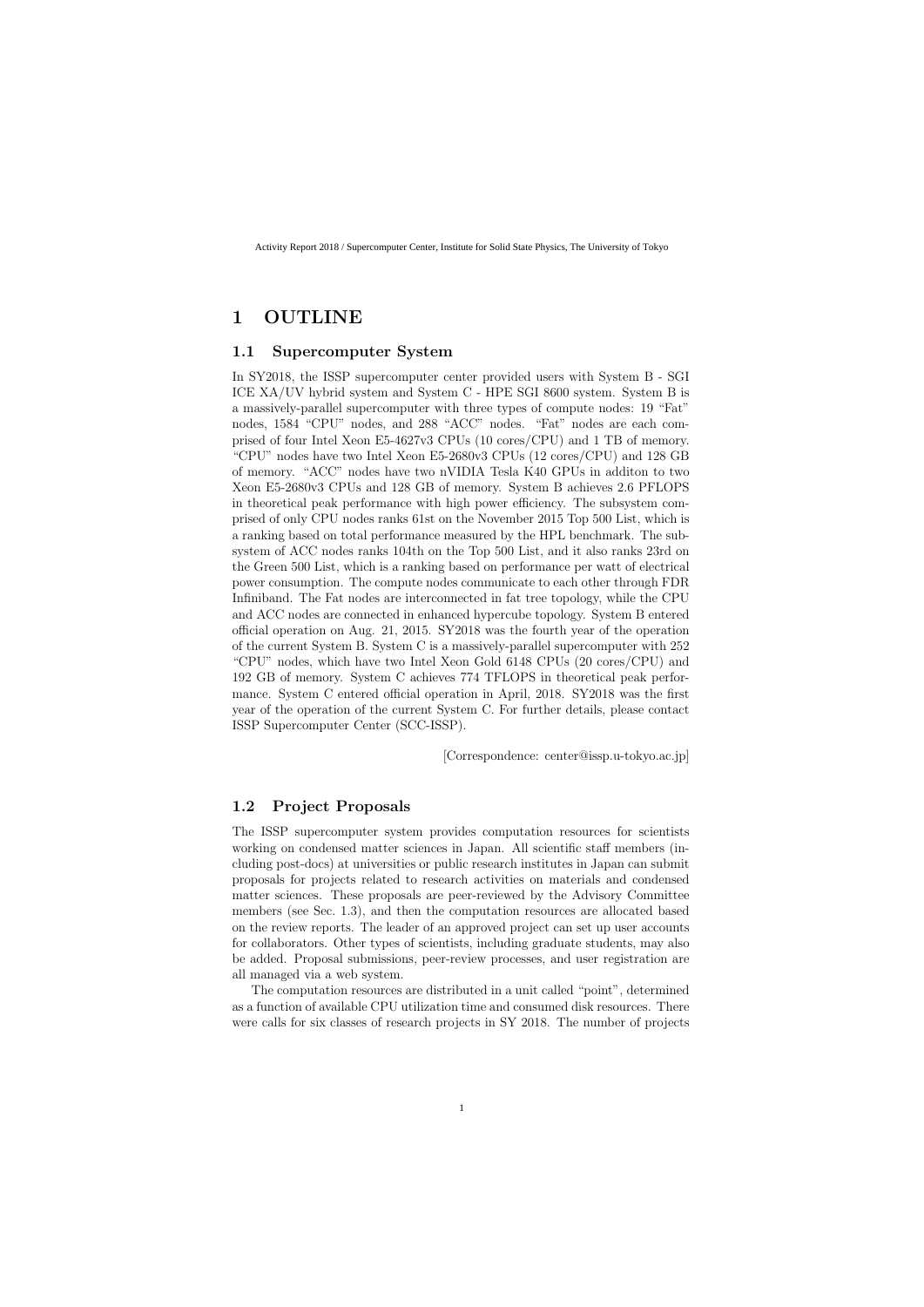

Figure 1: Supercomputer System at the SCC-ISSP

and the total number of points that were applied for and approved in this school year are listed in Table 1.

In addition, from SY 2016, ISSP Supercomputer is providing 20% of its computational resources for Supercomputing Consortium for Computational Materials Science (SCCMS), which aims at advancing parallel computations in condensed matter, molecular, and materials sciences on the 10-PFlops K Computer and the exascale post-K project. Computational resources have also been alloted to Computational Materials Design (CMD) workshops, as well as for Science Camps held in ISSP for undergraduate students.

### **1.3 Committees**

In order to fairly manage the projects and to smoothly determine the system operation policies, the Materials Design and Characterization Laboratory (MDCL) of the ISSP has organized the Steering Committee of the MDCL and the Steering Committee of the SCC-ISSP, under which the Supercomputer Project Advisory Committee (SPAC) is formed to review proposals. The members of the committees in SY 2018 were as follows: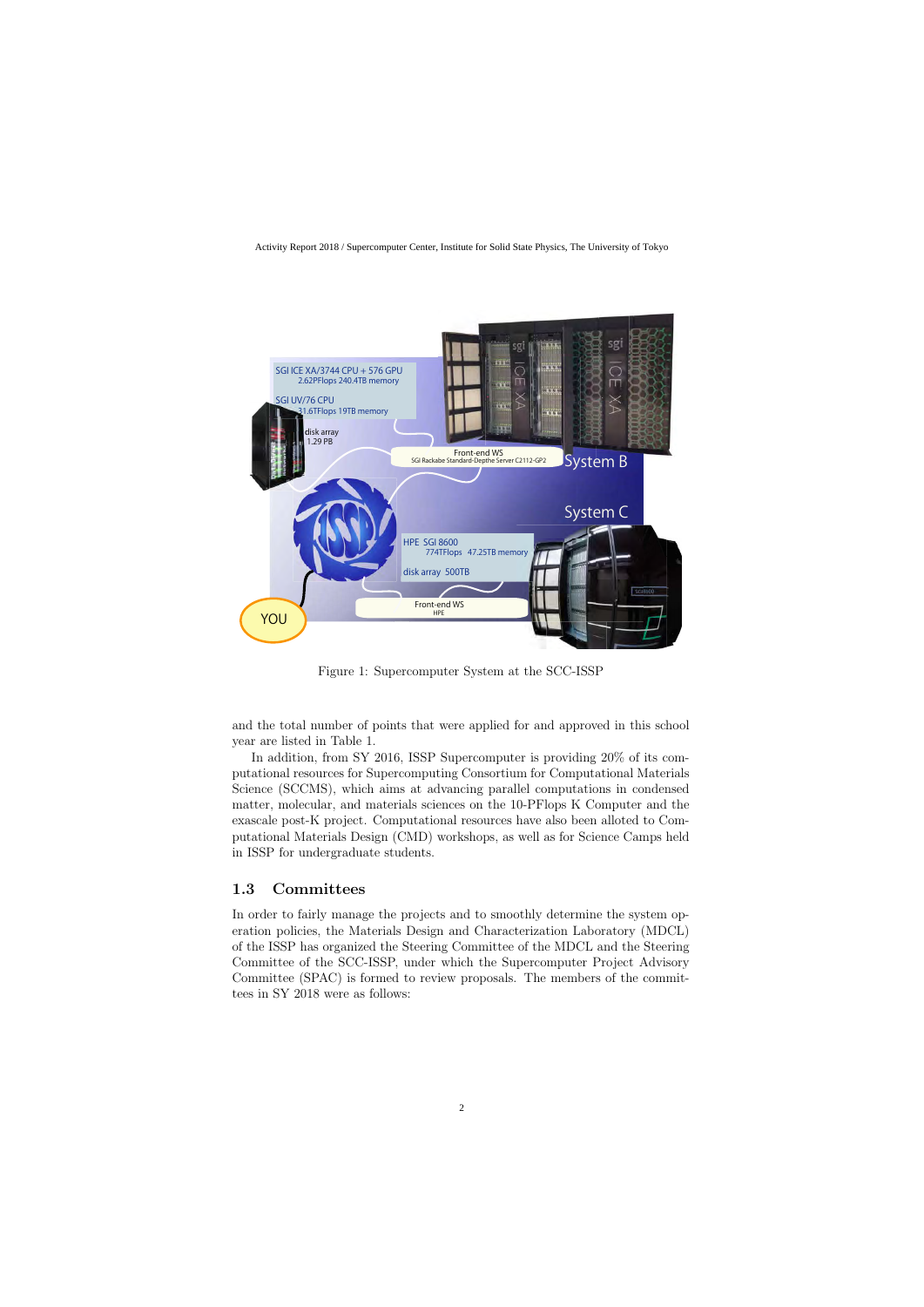| $\text{Class}$ |         | Maximum | Application  | # of  | Total points |                  |                   |          |  |
|----------------|---------|---------|--------------|-------|--------------|------------------|-------------------|----------|--|
|                | Points  |         |              | Proj. | Applied      |                  |                   | Approved |  |
|                | $Sys-B$ | $Sys-C$ |              |       | $Sys-B$      | $Sys-C$          | $Sys-B$           | $Sys-C$  |  |
| А              | 100     | 100     | any time     | 20    | 2.0k         | 1.0k             | 2.0k              | 1.0k     |  |
| Β              | 1k      | 500     | twice a year | 70    | 64.2k        | 3.5k             | 42.6k             | 2.9k     |  |
| $\rm C$        | 10k     | 2.5k    | twice a year | 168   | 1,395.3k     | 77.2k            | 620.0k            | 62.0k    |  |
| D              | 10k     | 2.5k    | any time     | 8     | 42.3k        | 3.0 <sub>k</sub> | 30.0 <sub>k</sub> | 2.5k     |  |
| E              | 30k     | 2.5k    | twice a year | 17    | 490.0k       | 46.0k            | 279.5k            | 39.8k    |  |
| S              |         |         | twice a year | 0     | $\theta$     | $\theta$         | $\overline{0}$    | $\Omega$ |  |
| <b>SCCMS</b>   |         |         |              | 25    | 235.5k       | 19.1k            | 235.5k            | 19.1k    |  |
| Total          |         |         |              | 308   | 2229.3k      | 149.7k           | 1209.6k           | 127.28k  |  |

Table 1: Classes of research projects in SY 2018

- Class A is for trial use by new users; proposals for Class A projects are accepted throughout the year.
- *•* Proposals for projects in Classes B (small), C (mid-size), E (large-scale), and S (exceptional) can be submitted twice a year. Approved projects in Classes A, B, C, and E continue to the end of the school year.
- In Class D, projects can be proposed on rapidly-developing studies that need to perform urgent and relatively large calculations. An approved project continues for 6 months from its approval.
- *•* Class S is for projects that are considered extremely important for the field of condensed matter physics and requires extremely large-scale computation. The project may be carried out either by one research group or cooperatively by several investigators at different institutions. A project of this class should be applied with at least 10,000 points; there is no maximum. We require group leaders applying for Class S to give a presentation on the proposal to the Steering Committee of the SCC-ISSP. Class S projects are carried out within one year from its approval.
- Project leaders can apply for points so that the points for each system do not exceed the maximum point shown in this table.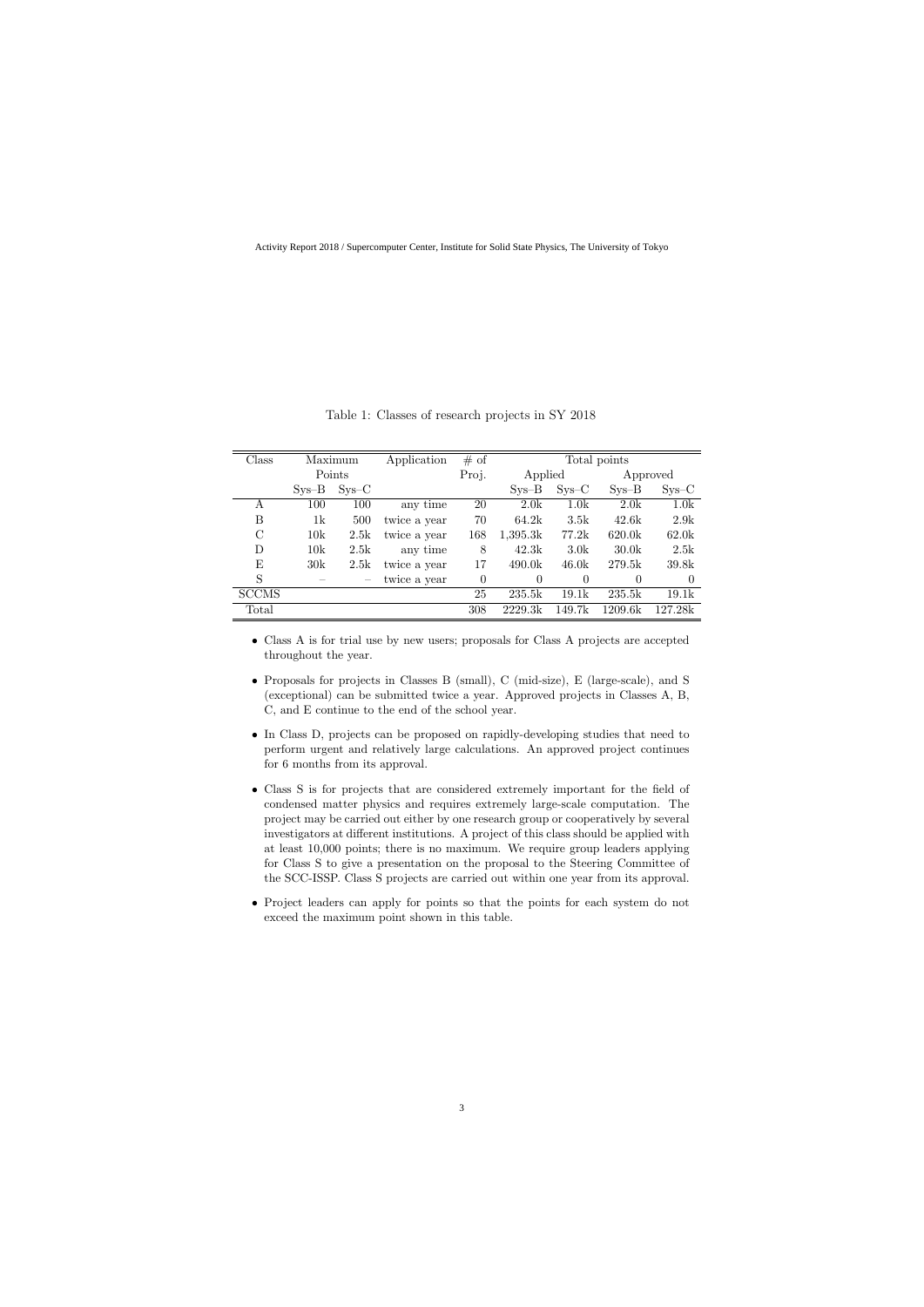#### Steering Committee of the MDCL

| HIROI, Zenji         | ISSP (Chair person)  |
|----------------------|----------------------|
| KAWASHIMA, Naoki     | <b>ISSP</b>          |
| OZAKI, Taisuke       | <b>ISSP</b>          |
| NOGUCHI, Hiroshi     | <b>ISSP</b>          |
| UWATOKO, Yoshiya     | <b>ISSP</b>          |
| MORI, Hatsumi        | <b>ISSP</b>          |
| SUGINO, Osamu        | <b>ISSP</b>          |
| TOHYAMA, Takami      | Tokyo Univ. of Sci.  |
| ONO, Tomoya          | Univ. of Tsukuba     |
| YAMAURA, Jun-ichi    | Tokyo Tech.          |
| TAKAHASHI, Hiroki    | Nihon Univ.          |
| YOSHIMOTO, Yoshihide | Univ. of Tokyo       |
| TAKEDA Mahoto        | Yokohama Natl. Univ. |
| KIMURA, Kaoru        | Univ. of Tokyo       |
| SUZUKI, Takafumi     | Univ. of Hyogo       |

### Steering Committee of the SCC-ISSP

| KAWASHIMA, Naoki     | ISSP (Chair person) |
|----------------------|---------------------|
| NOGUCHI, Hiroshi     | <b>ISSP</b>         |
| OZAKI, Taisuke       | <b>ISSP</b>         |
| SUGINO, Osamu        | <b>ISSP</b>         |
| TSUNETSUGU, Hirokazu | <b>ISSP</b>         |
| KATO, Takeo          | <b>ISSP</b>         |
| KONDO, Takeshi       | <b>ISSP</b>         |
| KASAMATSU, Shusuke   | <b>ISSP</b>         |
| WATANABE, Hiroshi    | <b>ISSP</b>         |
| MORITA, Satoshi      | ISSP                |
| HIGUCHI, Yuji        | <b>ISSP</b>         |
| NAKAJIMA, Kengo      | Univ. of Tokyo      |
| TSUNEYUKI, Shinji    | Univ. of Tokyo      |
| HATANO, Naomichi     | Univ. of Tokyo      |
| MOTOME, Yukitoshi    | Univ. of Tokyo      |
| ONO, Tomoya          | Univ. of Tsukuba    |
| TOHYAMA, Takami      | Tokyo Univ. of Sci. |
| YOSHINO, Hajime      | Osaka Univ.         |
| SUZUKI, Takafumi     | Univ. of Hyogo      |
| YOSHIMOTO, Yoshihide | Univ. of Tokyo      |
| OKUMURA, Hisashi     | NINS-RSCS           |
| HOSHI, Takeo         | Tottori Univ.       |
| YATA, Hiroyuki       | <b>ISSP</b>         |
| FUKUDA, Takaki       | <b>ISSP</b>         |

Supercomputer Project Advisory Committee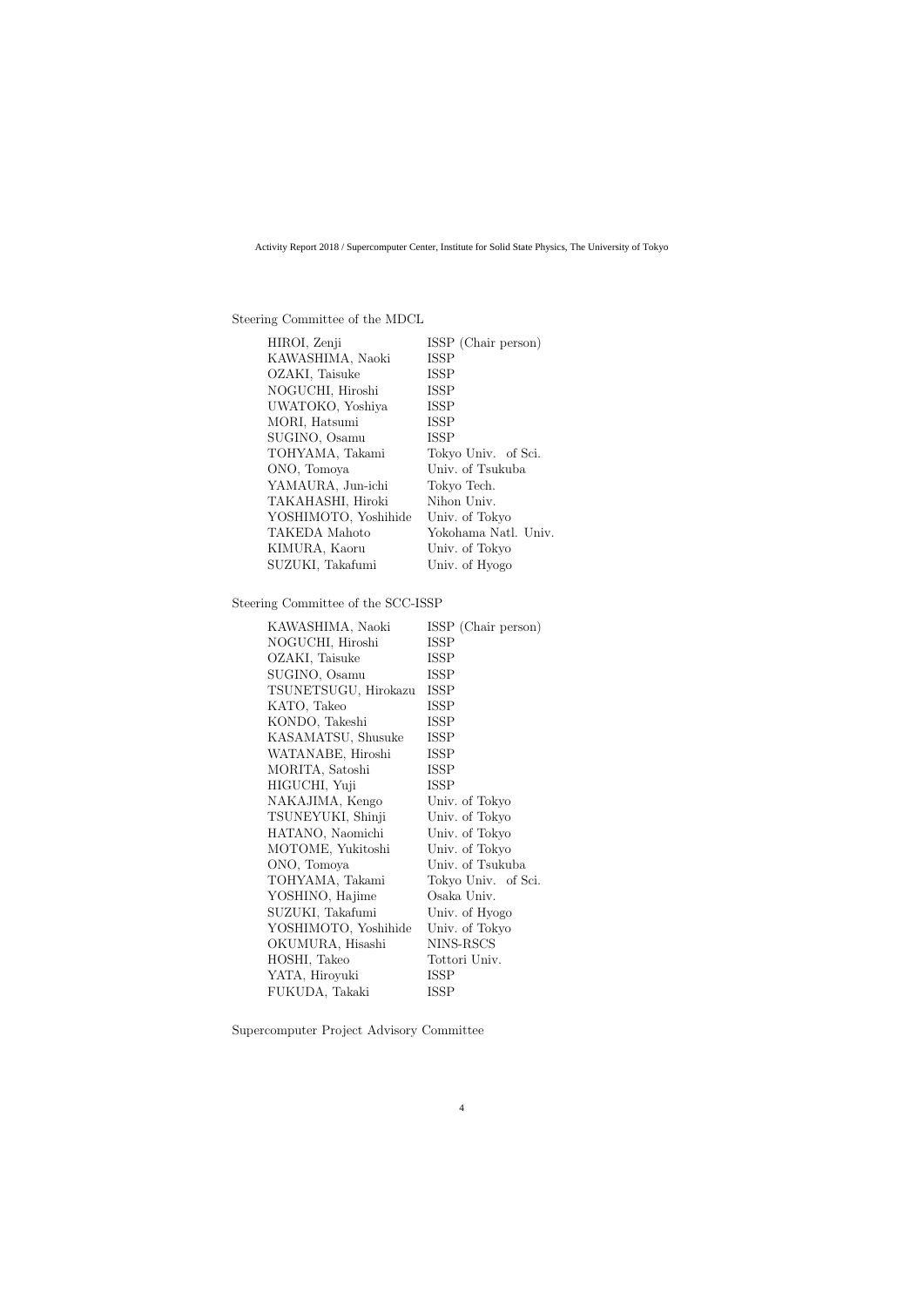| KAWASHIMA, Naoki     | ISSP (Chair person)      |
|----------------------|--------------------------|
| NOGUCHI, Hiroshi     | ISSP                     |
| SUGINO, Osamu        | ISSP                     |
| OZAKI, Taisuke       | <b>ISSP</b>              |
| TSUNETSUGU, Hirokazu | ISSP                     |
| KATO, Takeo          | <b>ISSP</b>              |
| KONDO, Takeshi       | ISSP                     |
| KASAMATSU, Shusuke   | ISSP                     |
| HIGUCHI, Yujihi      | ISSP                     |
| WATANABE, Hiroshi    | ISSP                     |
| MORITA, Satoshi      | ISSP                     |
| NAKAJIMA, Kengo      | Univ. of Tokyo           |
| TSUNEYUKI, Shinji    | Univ. of Tokyo           |
| IMADA, Masatoshi     | Univ. of Tokyo           |
| HATANO, Naomichi     | Univ. of Tokyo           |
| SUZUKI, Takafumi     | Univ. of Hyogo           |
| YOSHIMOTO, Yoshihide | Univ. of Tokyo           |
| OKUMURA, Hisashi     | NINS-RSCS                |
| HOSHI, Takeo         | Tottori Univ.            |
| ONO, Tomoya          | Univ. of Tsukuba         |
| YOSHINO, Hajime      | Osaka Univ.              |
| MOTOME, Yukitoshi    | Univ. of Tokyo           |
| TOHYAMA, Takami      | Tokyo Univ. of Sci.      |
| KITAO, Akio          | Tokyo Tech.              |
| ARITA, Ryotaro       | RIKEN-CEMS               |
| IKUHARA, Yuichi      | Univ. of Tokyo           |
| SHIBATA, Naokazu     | Tohoku Univ.             |
| AKAGI, Kazuto        | Tohoku Univ.             |
| YANASE, Yoichi       | Kyoto Univ.              |
| HATSUGAI, Yasuhiro   | Univ. of Tsukuba         |
| OKADA, Susumu        | Univ. of Tsukuba         |
| KOBAYASHI, Nobuhiko  | Univ. of Tsukuba         |
| NAKAYAMA, Takashi    | Chiba Univ.              |
| HOTTA, Takashi       | Tokyo Metropolitan Univ. |
| MATSUKAWA, Hiroshi   | Aoyama Gakuin Univ.      |
| YAMAUCHI, Jun        | Keio Univ.               |
| HAGITA, Katsumi      | National Defense Academy |
| KONTANI, Hiroshi     | Nagoya Univ.             |
| SAITO, Mineo         | Kanazawa Univ.           |
| KAWAKAMI, Norio      | Kyoto Univ.              |
| YUKAWA, Satoshi      | Osaka Univ.              |
| SUGA, Seiichiro      | Univ. of Hyogo           |
| TATENO, Masaru       | Univ. of Hyogo           |
| YASUDA, Chitoshi     | Univ. of the Ryukyus     |
| OGATA, Masao         | Univ. of Tokyo           |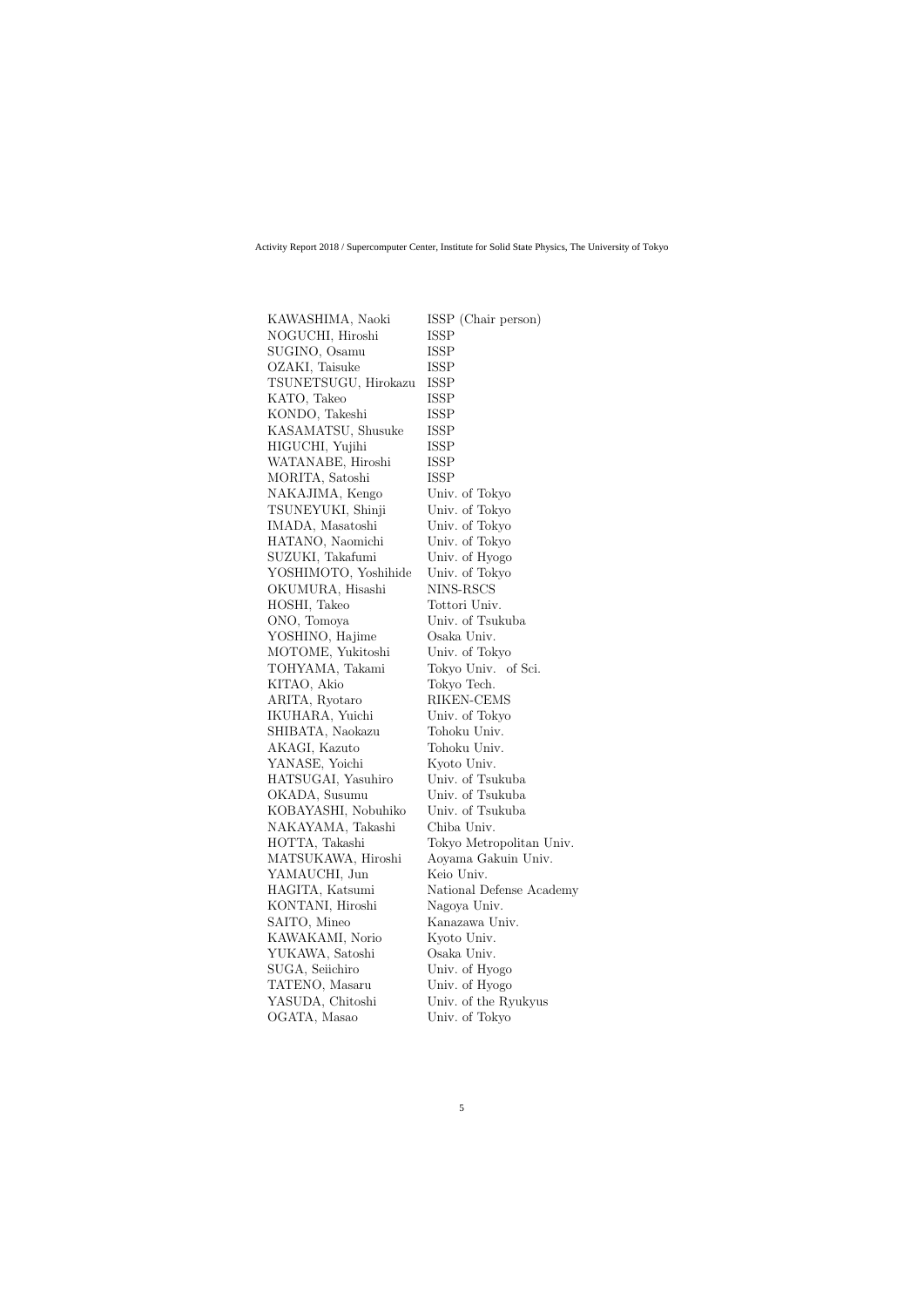| WATANABE, Satoshi    | Univ. of Tokyo       |
|----------------------|----------------------|
| OKAMOTO, Yuko        | Nagoya Univ.         |
| HUKUSHIMA, Koji      | Univ. of Tokyo       |
| NEMOTO, Koji         | Hokkaido Univ.       |
| YABANA, Kazuhiro     | Univ. of Tsukuba     |
| HIDA, Kazuo          | Saitama Univ.        |
| WATANABE, Kazuyuki   | Tokyo Univ. of Sci.  |
| FURUKAWA, Nobuo      | Aoyama Gakuin Univ.  |
| KUROKI, Kazuhiko     | Osaka Univ.          |
| TAKANO, Hiroshi      | Keio Univ.           |
| YASUOKA, Kenji       | Keio Univ.           |
| TANAKA, Yukio        | Nagoya Univ.         |
| MASUBUCHI, Yuichi    | Nagoya Univ.         |
| KAWAMURA, Hikaru     | Osaka Univ.          |
| KUSAKABE, Koichi     | Osaka Univ.          |
| SHIRAI, Koun         | Osaka Univ.          |
| SAKAI, Toru          | JAEA                 |
| ISHIBASHI, Shoji     | <b>AIST</b>          |
| OTANI, Minoru        | <b>AIST</b>          |
| TOMITA, Yusuke       | Shibaura Inst. Tech. |
| MIYASHITA, Seiji     | Univ. of Tokyo       |
| SHIRAISHI, Kenji     | Nagoya Univ.         |
| OGUCHI, Tamio        | Osaka Univ.          |
| KAWAKATSU, Toshihiro | Tohoku Univ.         |
| KOBAYASHI, Kazuaki   | <b>NIMS</b>          |
| TATEYAMA, Yoshitaka  | <b>NIMS</b>          |
| KIM, Kang            | Osaka Univ.          |
| OTSUKI, Tomi         | Sophia Univ.         |
| MORIKAWA, Yoshitada  | Osaka Univ.          |
| ODA, Tatsuki         | Kanazawa Univ.       |
| TADA, Tomofumi       | Tokyo Tech.          |
| TODO, Synge          | Univ. of Tokyo       |

### **1.4 Staff**

The following staff members of the SCC-ISSP usually administrate the ISSP Supercomputer.

| KAWASHIMA, Naoki   | Professor (Chair person) |
|--------------------|--------------------------|
| NOGUCHI, Hiroshi   | Associate Professor      |
| OZAKI, Taisuke     | Professor                |
| SUGINO, Osamu      | Professor                |
| WATANABE, Hiroshi  | Research Associate       |
| KASAMATSU, Shusuke | Research Associate       |
| HIGUCHI, Yuji      | Research Associate       |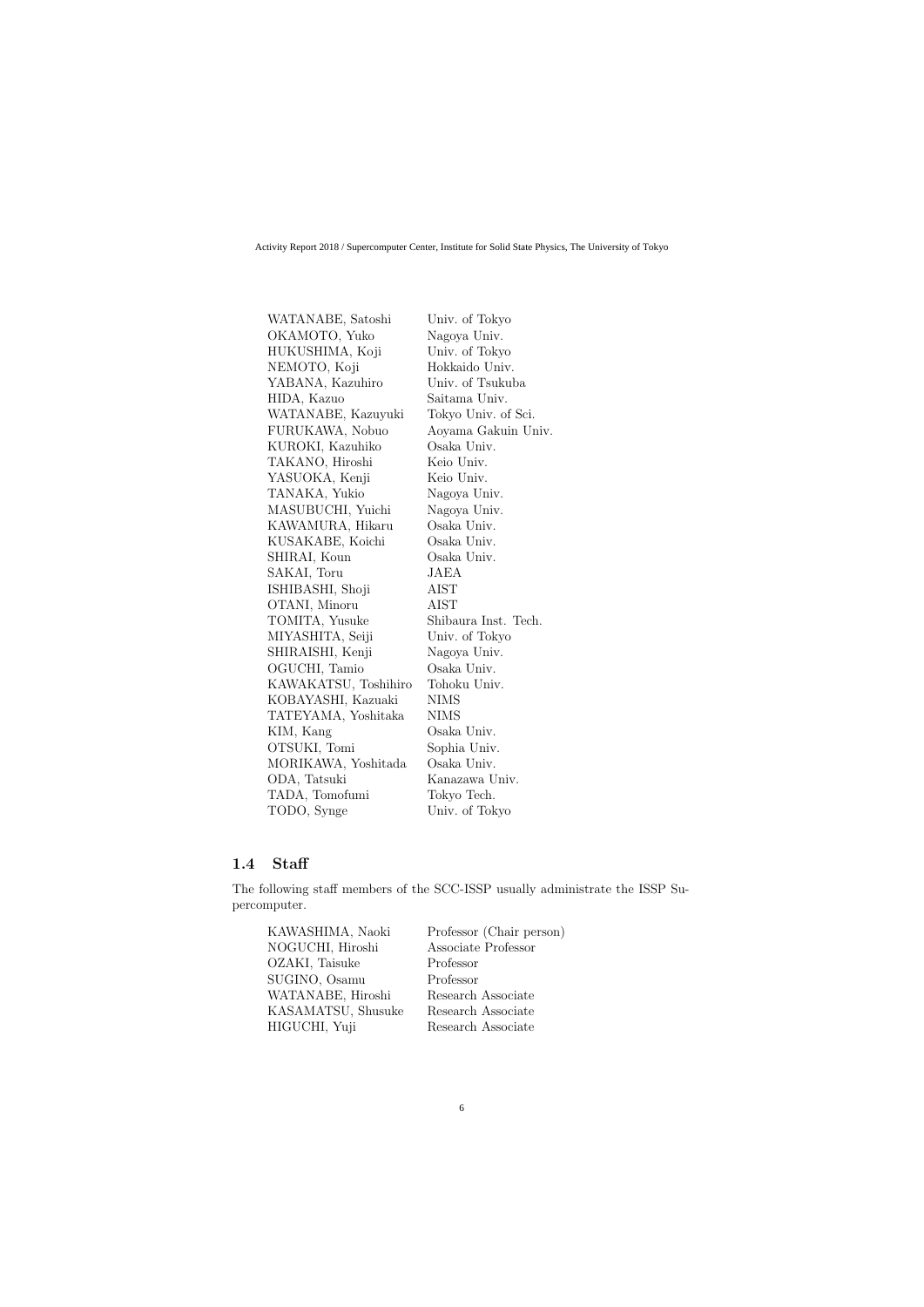| Research Associate  |
|---------------------|
| Technical Associate |
| Technical Associate |
| Technical Associate |
|                     |

## **2 STATISTICS (SCHOOL YEAR 2018)**

### **2.1 System and User Statistics**

In the following, we present statistics for operation time taken in the period from April 2018 to March 2019 (SY 2018). In Table 2, we show general statistics of the supercomputer system in SY 2018. The total numbers of compute nodes in System B and System C are 1891 and 252, respectively. Consumed disk points amount to about 3% of the total consumed points in System B.

In the left column of Fig. 2, availabilities, utilization rates, and consumed points in Systems B and C are plotted for each month. Throughout the school year, the utilization rates were very high, while the availability was reduced in August and September due to the OS update of System B and a lightning strike.

The user statistics are shown in the right column of Fig. 2. The horizontal axis shows the rank of the user/group arranged in the descending order of the execution time (hour*×*nodes). The execution time of the user/group of the first rank is the longest. The vertical axis shows the sum of the execution time up to the rank. From the saturation points of the graphs, the numbers of "active" users of Systems B and C are around 300 and 70, respectively. The maximum ranks in the graphs correspond to the number of the users/groups that submitted at least one job.

### **2.2 Queue and Job Statistics**

Queue structures of Systems B and C in SY2018 are shown in Table 3. In System B, users can choose from three types of compute nodes; jobs submitted to queues with "cpu", "acc", and "fat" at the end of their queue names are submitted to CPU, ACC, and Fat nodes, respectively, while only CPU nodes are available in System C. See Sec. 1.1 for a description of each type of compute node. The user then has to choose the queue according to the number of nodes to use and the duration of their calculation jobs. Queue names starting with "F" are for jobs taking 24 hours or less, while those starting with "L" can run much longer up to 120 hours. More nodes are allotted to "F" queues in order to maximize the turnaround time of user jobs. The queue names starting with "i" are used for interactive debugging of user programs and the elapsed time limit is 30 minutes. The number following "F", "L", or "i" correspond to the number of nodes that can be used by one user job.

To prevent overuse of the storage, points are charged also for usage of disk quota in the three systems, as shown in Table 4. Disk points are revised often for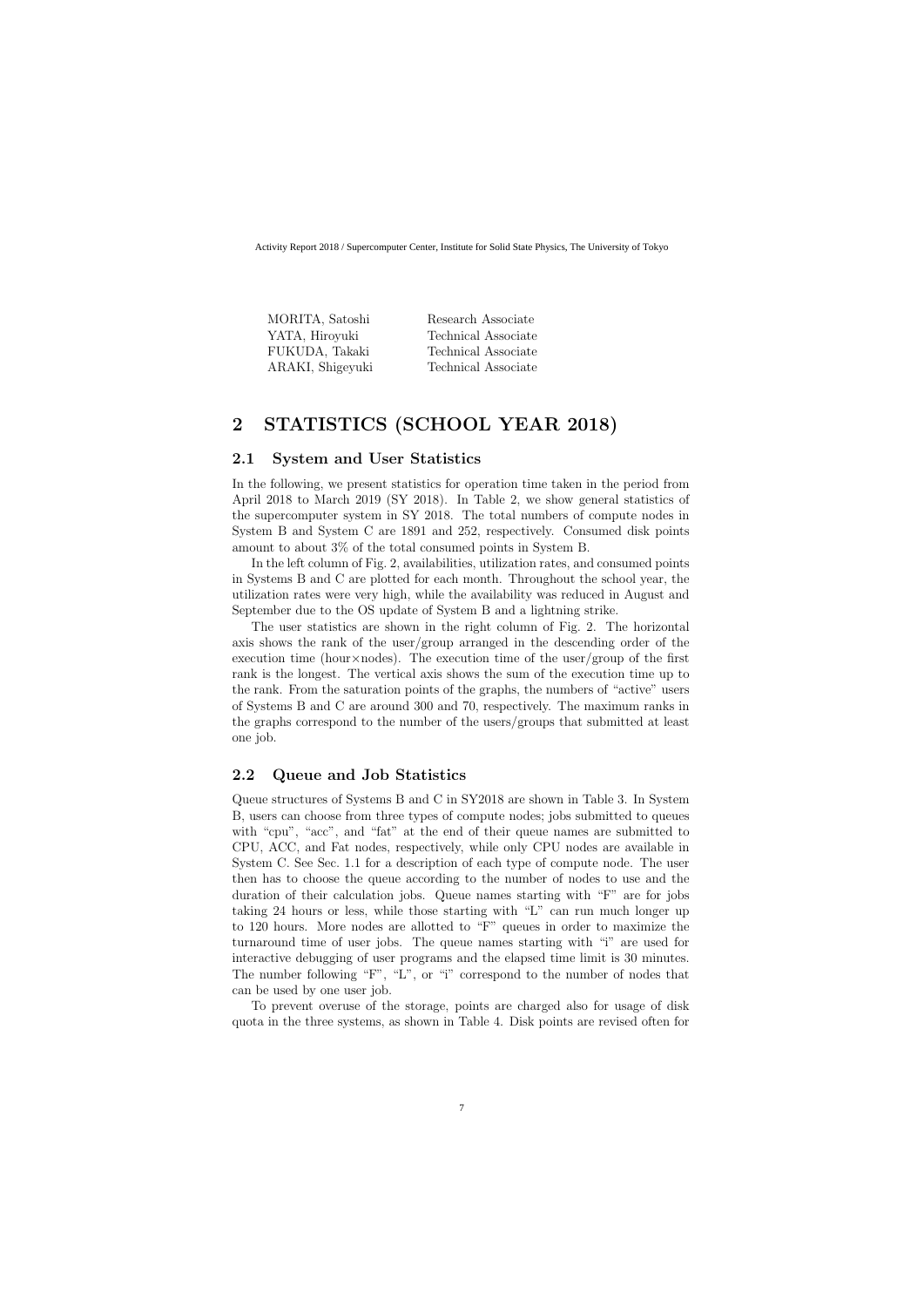

System B

Figure 2: Left: Availabilities, utilization rates and point consumptions of each month during SY 2018. Right: User statistics. The horizontal axis shows the rank of the user/group arranged in the descending order of the execution time (hour*×*nodes). The vertical axis shows the sum of the execution time up to the rank.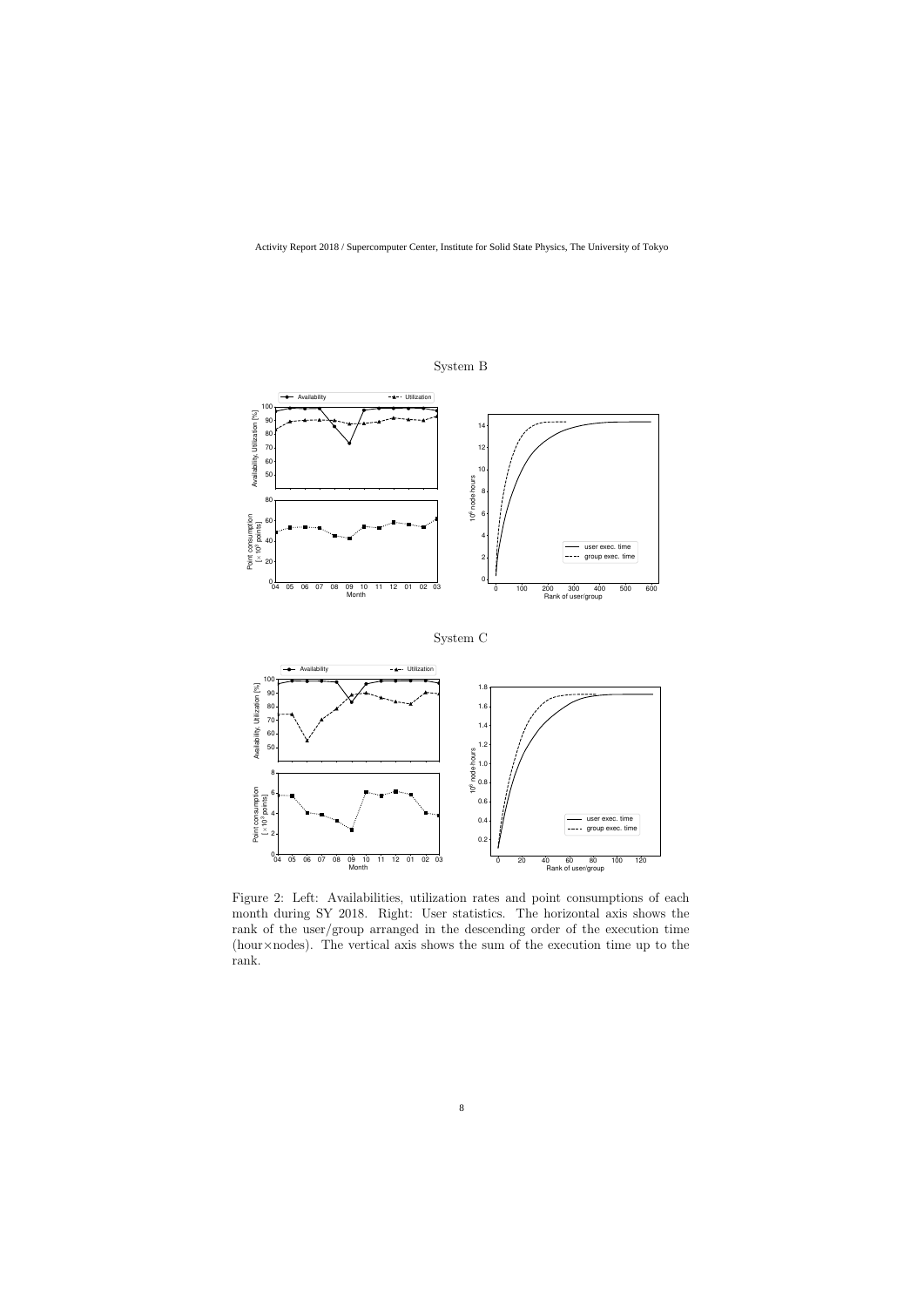|                                                       | System B | System C |
|-------------------------------------------------------|----------|----------|
| total service time $(\times 10^3 \text{ node-hours})$ | 16037    | 2157     |
| number of executed jobs                               | 728794   | 105      |
| total consumed points $(\times 10^3 \text{ point})$   | 655      | 58       |
| CPU points $(\times 10^3 \text{ point})$              | 633      | 57       |
| disk points $(\times 10^3 \text{ point})$             | 22       |          |
| total exec. time $(\times 10^3 \text{ node-hours})$   | 14339    | 1726     |
| availability                                          | 95.14%   | 96.90%   |
| utilization rate                                      | 89.40%   | 80.20%   |

Table 2: Overall statistics of SY 2018

optimal usage of the resources by examining usage tendencies each year.

Although we do not mention here in detail, to promote utilization of the massively parallel supercomputer, background queues for system B ("B4cpu", "B36cpu", "B144cpu", "B18acc", "B72acc", and "B2fat") and background queues for system C ("B4cpu", "B9cpu", "B36cpu") which charge no points for the jobs have also been open.

The number of jobs, average waiting time, and total execution time in each queue are shown in Table 5. In System B, a large portion of jobs have been executed in "F" queues. The largest amount of the execution time has been consumed in the large-scale "F144cpu" queue, but substantial number of jobs were run in every queue, suggesting that a wide variety of user needs are met by this queuing scheme. In most of these queues, the queue settings meet the user's tendencies in that the waiting times are on the order of the elapsed-time limit.

### **2.3 Project for Advancement of Software Usability in Materials Science**

From School Year 2015, the supercomputer center (SCC) has started "Project for advancement of software usability in materials science". In this project, for enhancing the usability of the supercomputer system in ISSP, we perform some software-advancement activity such as implementing a new function to an existing code, releasing a private code on Web, writing manuals. Target programs are publicly offered in December and selected in the review by the Steering Committee of SCC. The projects are carried out by the software development team composed of three members in ISSP. In SY 2018, two projects were selected as listed in Table 6.

### **2.4 GPGPU Support Service**

As noted in Sec. 1.1, ACC nodes with graphics processing units (GPU) were introduced in System B in School Year 2015. Since GPUs were introduced in the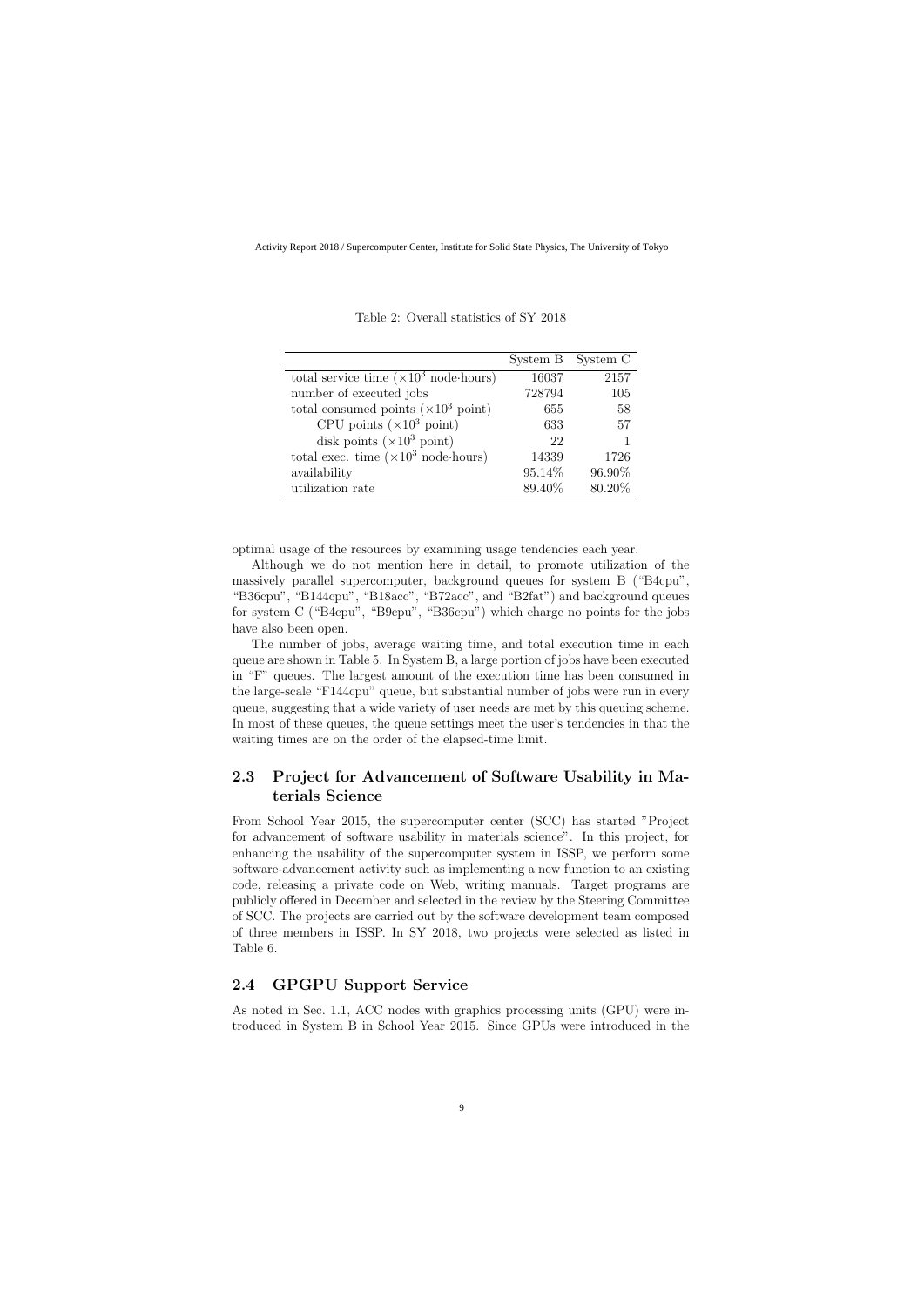ISSP Supercomputer center for the first time, many programs developed or utilized by users of this center have not been programmed for GPU computing. To help users take advantage of GPUs, the supercomputer center has started a service for porting users' materials science software to General Purpose GPUs (GPGPU). After a call for proposals (which will usually be in December), target programs for the next school year are selected by the Steering Committee of SCC. The porting service is carried out on each program for about two months; the coding is performed by engineers from the computer vendor supplying the ISSP supercomputer system, and ISSP staff oversee the progress of the project and manage necessary communications with the proposer. Copyrights of the resulting software basically belong to the proposers, but the supported contents might be published under agreement with the proposer. In SY 2018, two projects are selected as listed in Table 7.

# **Acknowledgments**

The staffs would like to thank Prof. Takafumi Suzuki (now at University of Hyogo) for developing WWW-based system (SCM: SuperComputer Management System) for management of project proposals, peer-review reports by the SPAC committee, and user accounts. We also thank Ms. Reiko Iwafune for creating and maintaining a new WWW page of the ISSP Supercomputer Center.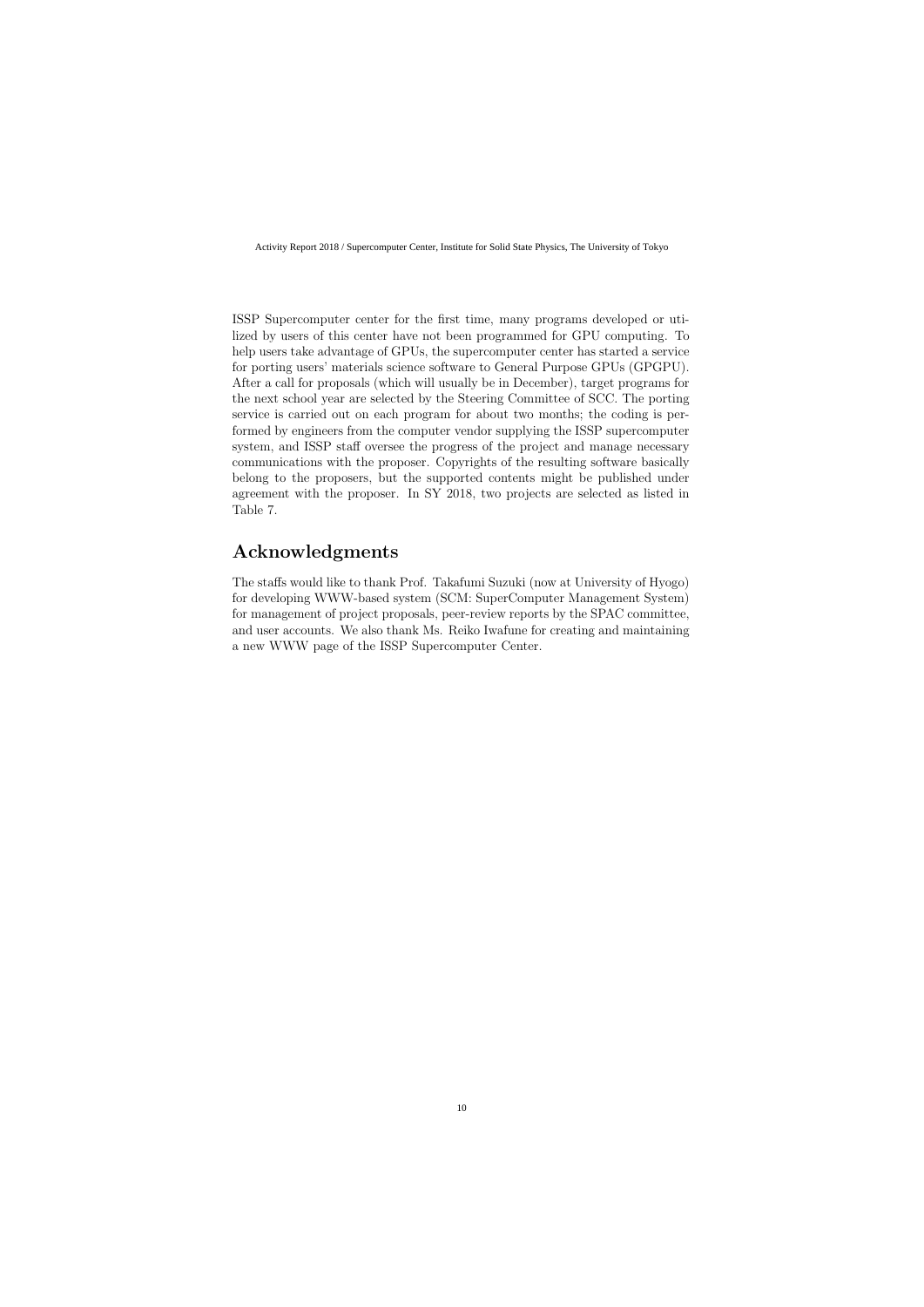| $System-B$          |                  |               |              |              |                     |
|---------------------|------------------|---------------|--------------|--------------|---------------------|
| queue               | Elapsed time     | $\#$ of nodes | $#$ of nodes | Memory       | job points          |
| name                | $\lim$ it $(hr)$ | $\int$ job    | queue        | limit(GB)    | $(\text{node-day})$ |
| F <sub>4</sub> cpu  | 24               | $1 - 4$       | 216          | $120$ /node  | 1                   |
| $L4$ cpu            | 120              | $1 - 4$       | 108          | $120$ /node  |                     |
| F36cpu              | 24               | $5 - 36$      | 288          | $120$ /node  |                     |
| L36cpu              | 120              | $5 - 36$      | 144          | $120$ /node  | 1                   |
| F144cpu             | 24               | $37 - 144$    | 1008         | $120$ /node  | 1                   |
| $L144$ cpu          | 120              | $37 - 144$    | 144          | $120$ /node  | 1                   |
| i18cpu              | 0.5              | $1 - 18$      | 72           | $120$ /node  | 1                   |
| F <sub>18</sub> acc | 24               | $1 - 18$      | 180          | $120$ /node  | $\overline{2}$      |
| L18acc              | 120              | $1 - 18$      | 90           | $120$ /node  | $\overline{2}$      |
| F72acc              | 24               | $19 - 72$     | 72           | $120$ /node  | $\overline{2}$      |
| i9acc               | 0.5              | $1 - 9$       | 36           | $120$ /node  | $\overline{2}$      |
| F <sub>2</sub> fat  | 24               | $1 - 2$       | 17           | $1000$ /node | $\overline{4}$      |
| $L2$ fat            | 120              | $1 - 2$       | 6            | $1000$ /node | 4                   |
| <i>i</i> 1fat       | 0.5              | 1             | 2            | $1000$ /node | 4                   |

Table 3: Queue structures in SY 2018

System–C

| queue              | Elapsed time                 | $\cdot$<br>$#$ of nodes | $#$ of nodes | Memory      | job points                      |
|--------------------|------------------------------|-------------------------|--------------|-------------|---------------------------------|
| name               | $\lim$ it $\left(\ln\right)$ | /job                    | 'queue       | limit(GB)   | $(node \cdot day)$              |
| F <sub>4</sub> cpu | 24                           | $1 - 4$                 | 54           | $170$ /node |                                 |
| L <sub>4</sub> cpu | 120                          | $1 - 4$                 | 18           | $170$ /node |                                 |
| i4cpu              | 0.5                          | $1 - 4$                 | 18           | $170$ /node |                                 |
| F <sub>9</sub> cpu | 24                           | $5 - 9$                 | 36           | $170$ /node |                                 |
| $L9$ cpu           | 120                          | $5 - 9$                 | 18           | $170$ /node |                                 |
| F36cpu             | 24                           | $10 - 36$               | 144          | $170$ /node | $18(36)/(\text{\# of nodes})^*$ |
| $L36$ cpu          | 120                          | $10 - 36$               | 36           | $170$ /node | $18(36)/(\text{\# of nodes})^*$ |

*∗* For F/L36cpu queue, the number of occupied node increases in increments of 18 nodes.

Table 4: Disk points of Systems B and C

|                | point/day                                   |
|----------------|---------------------------------------------|
| System B /home | $0.001 \times \theta(q-300)$                |
|                | /work $0.0001 \times \theta(q - 3000)$      |
|                | System C /home $0.001 \times \theta(q-150)$ |
|                | /work $0.0001 \times \theta(q - 1500)$      |

*∗ q* is denoted in unit of GB.

 $\theta(x)$  is equal to the Heaviside step function  $H(x)$  multiplied by *x*, i.e.,  $xH(x)$ .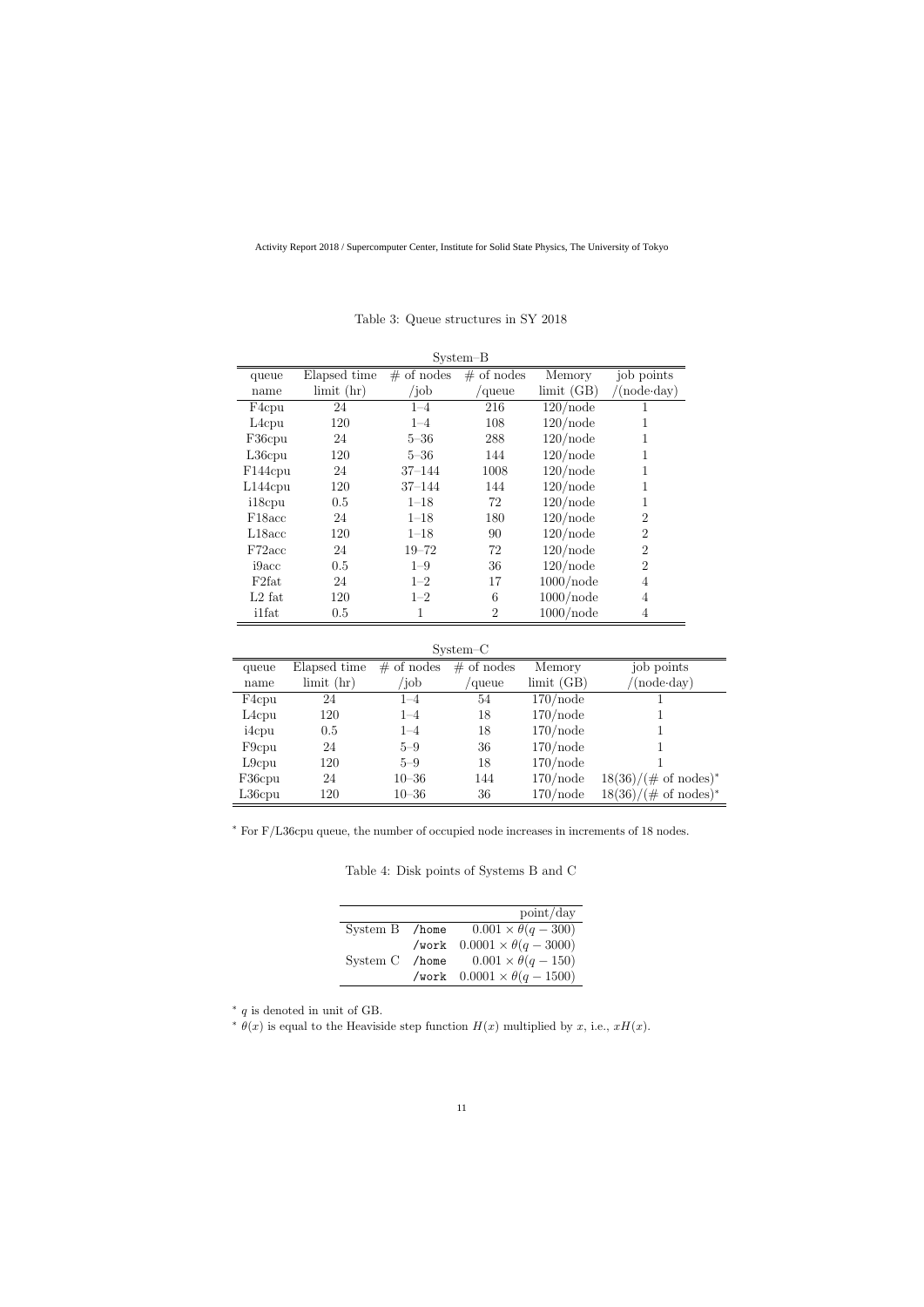| System-B           |             |              |                                   |              |  |  |
|--------------------|-------------|--------------|-----------------------------------|--------------|--|--|
| queue              | $#$ of Jobs | Waiting Time | Exec. Time                        | $#$ of nodes |  |  |
|                    |             | (hour)       | $(\times 10^3 \text{ node-hour})$ |              |  |  |
| F <sub>4</sub> cpu | 235752      | 7.08         | 1153.21                           | 1.33         |  |  |
| L <sub>4</sub> cpu | 12538       | 24.93        | 589.27                            | 1.61         |  |  |
| F36cpu             | 21578       | 21.71        | 1366.82                           | 11.85        |  |  |
| $L36$ cpu          | 1622        | 73.67        | 765.61                            | 14.04        |  |  |
| F144cpu            | 12275       | 40.80        | 7052.94                           | 84.86        |  |  |
| $L144$ cpu         | 374         | 174.22       | 886.26                            | 92.21        |  |  |
| i18cpu             | 74462       | 0.27         | 110.91                            | 8.59         |  |  |
| F18acc             | 34273       | 6.86         | 645.79                            | 2.39         |  |  |
| L18acc             | 5531        | 22.21        | 535.15                            | 2.89         |  |  |
| F72acc             | 2410        | 40.30        | 246.63                            | 64.47        |  |  |
| i9acc              | 8691        | 0.16         | 6.62                              | 5.13         |  |  |
| F <sub>2fat</sub>  | 7435        | 23.64        | 79.66                             | 1.24         |  |  |
| L2fat              | 813         | 27.46        | 29.55                             | 1.33         |  |  |
| <i>i</i> 1fat      | 4903        | 1.67         | 1.01                              | 1.00         |  |  |
|                    |             | System-C     |                                   |              |  |  |
| queue              | $#$ of Jobs | Waiting Time | Exec. Time                        | $#$ of nodes |  |  |
|                    |             | (hour)       | $(\times 10^3 \text{ node-hour})$ |              |  |  |
| F <sub>4</sub> cpu | 60204       | 3.18         | 246.69                            | 1.29         |  |  |
| L <sub>4</sub> cpu | 3992        | 7.17         | 69.96                             | 1.29         |  |  |
| i4cpu              | 19973       | 0.05         | 8.63                              | 3.54         |  |  |
| F9cpu              | 3047        | 26.47        | 123.88                            | 7.11         |  |  |
| L9cpu              | 147         | 31.26        | 46.35                             | 7.12         |  |  |
| F36cpu             | 3181        | 22.60        | 749.15                            | 26.65        |  |  |
| L36cpu             | 129         | 34.80        | 122.54                            | 28.60        |  |  |

Table 5: Number of jobs, average waiting time, total execution time, and average number of used nodes per job in each queue.

Table 6: List of Project for advancement of software usability in materials science for SY 2018.

| Project Proposer | Project Name                                         |
|------------------|------------------------------------------------------|
| Kazuma Nakamura  | Development of first-principles electronic-structure |
| Kyushu Institute | calculation software by combining effective-model    |
| of Technology    | derivation code (RESPACK) and model-analysis         |
|                  | codes $(H\Phi/mVMC)$                                 |
| Masaki Akiko     | Development of a quantum Monte Carlo Solver -DSQSS-  |
| <b>RIKEN</b>     | implementing nontrivial parallelization              |